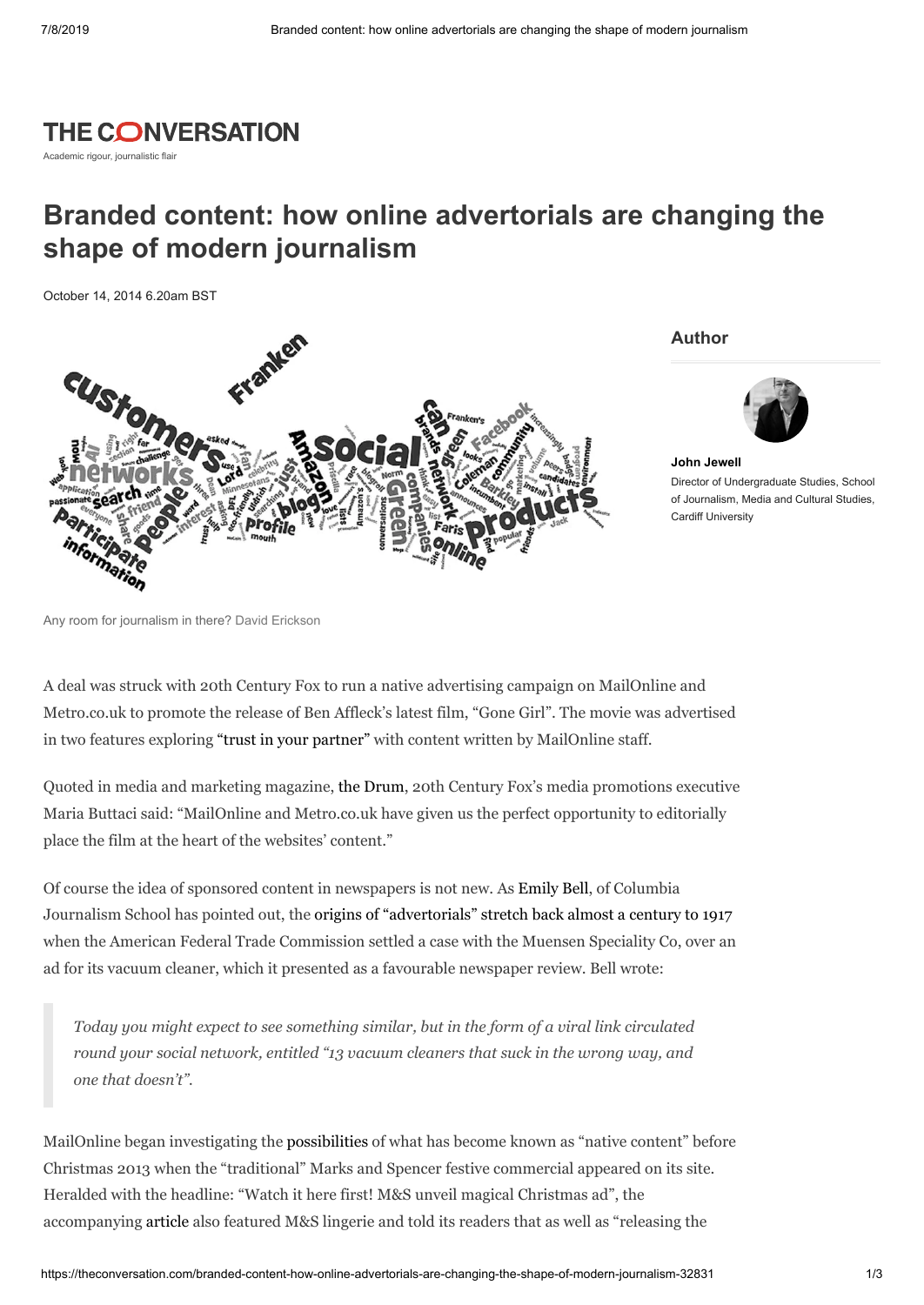advert over the internet before it airs on TV, they [M&S] are giving their Facebook fans and Twitter followers the opportunity to vote on a name for Rosie's dog in the advert".

Clearly, a huge endorsement for the retailer, the article nevertheless appeared under the byline of one of its established writers.

In August this year though, it was much more explicit about who was paying for content when it ran the article: "Is there a slave living on your street?" As the Press [Gazette](http://www.pressgazette.co.uk/content/mail-online-goes-native-home-office-sponsored-editorial-deal) illustrated, the article was written in the MailOnline style and appeared as indistinguishable from other articles on the site. However, just above the name of the author, Kieran Corcoran, were the words, ["sponsored](http://omnifeed.com/article/www.dailymail.co.uk/news/article-2728962/Beatings-brainwashing-hard-labour-How-thousands-people-modern-Britain-STILL-exploited-slaves-happening-street.html) by the Home Office".

## **Mass penetration**

It's little wonder that governments and corporations want to sell their wares through MailOnline. The latest National [Readership](http://www.nrs.co.uk/latest-results/nrs-padd-results/newspapers-nrspaddresults/) Survey figures indicate that, staggeringly, the Mail brand (Daily Mail, The Mail on Sunday and MailOnline) is read by almost half of all [British](http://mailconnected.co.uk/stats/news?item=4968.) adults. The NRS estimates almost 14m [people](http://www.mediaweek.co.uk/article/1296077/nrs-padd-daily-mail-titles-command-highest-print-digital-readership-uk) a week read either the Daily Mail, Mail on Sunday or MailOnline and as the Mail itself points out, its "newsbrand"' reaches 48.27% of the population.

When you also factor in that MailOnline had [180m](http://www.theguardian.com/media/2014/sep/17/mail-online-ad-revenue-daily-mail-mail-on-sunday?CMP=twt_gu) global monthly unique users in August 2014, it's evident that we are dealing with a media operation of huge scope.

The Mail's own [research](http://i.dailymail.co.uk/pdf/2013/05/whitepaper.pdf) has confirmed the attractions of branded content. Consumers are now considered to be extremely guarded against naked marketing techniques, so many companies are resorting to selling brands in the "trusted" form of journalism content which engages with the audience through information and entertainment.

It is felt that, particularly online, disrupting the users' experience with traditional ads is rarely productive – and in some cases demonstrably damaging to customer relations. The point with branded content is that the consumer can engage with a particular product by deciding to read an article. He or she, in theory anyway, is more likely to be attracted to something if it is not "hard sold".

## **Guardian Labs**

It is not only the Mail that embraced branded content. In February the Guardian launched its "Unilever sustainable living partnership". Its press [release](http://www.theguardian.com/gnm-press-office/guardian-launches-guardian-labs-with-unilever-partnership) stated: "Guardian News and Media (GNM) today officially launches Guardian Labs – its branded content and innovation agency – which offers brands bold and compelling new ways to tell their stories and engage with influential Guardian audiences."

And the brands are prepared to pay for such content. The Guardian/Unilever deal is said to be worth "over seven [figures".](http://www.whatsnewinpublishing.co.uk/content/guardian-signs-%C2%A3multi-million-branded-content-deal-unilever) Meanwhile MailOnline's head of US operations, Jon [Steinberg,](http://www.thedrum.com/news/2014/09/25/mailonline-aiming-charge-65000-native-ad) has stated he is hoping that clients will pay £65,000 per native [advertisement](http://www.iab.net/nativeadvertising) thanks to a guarantee of 450,000+ page views.